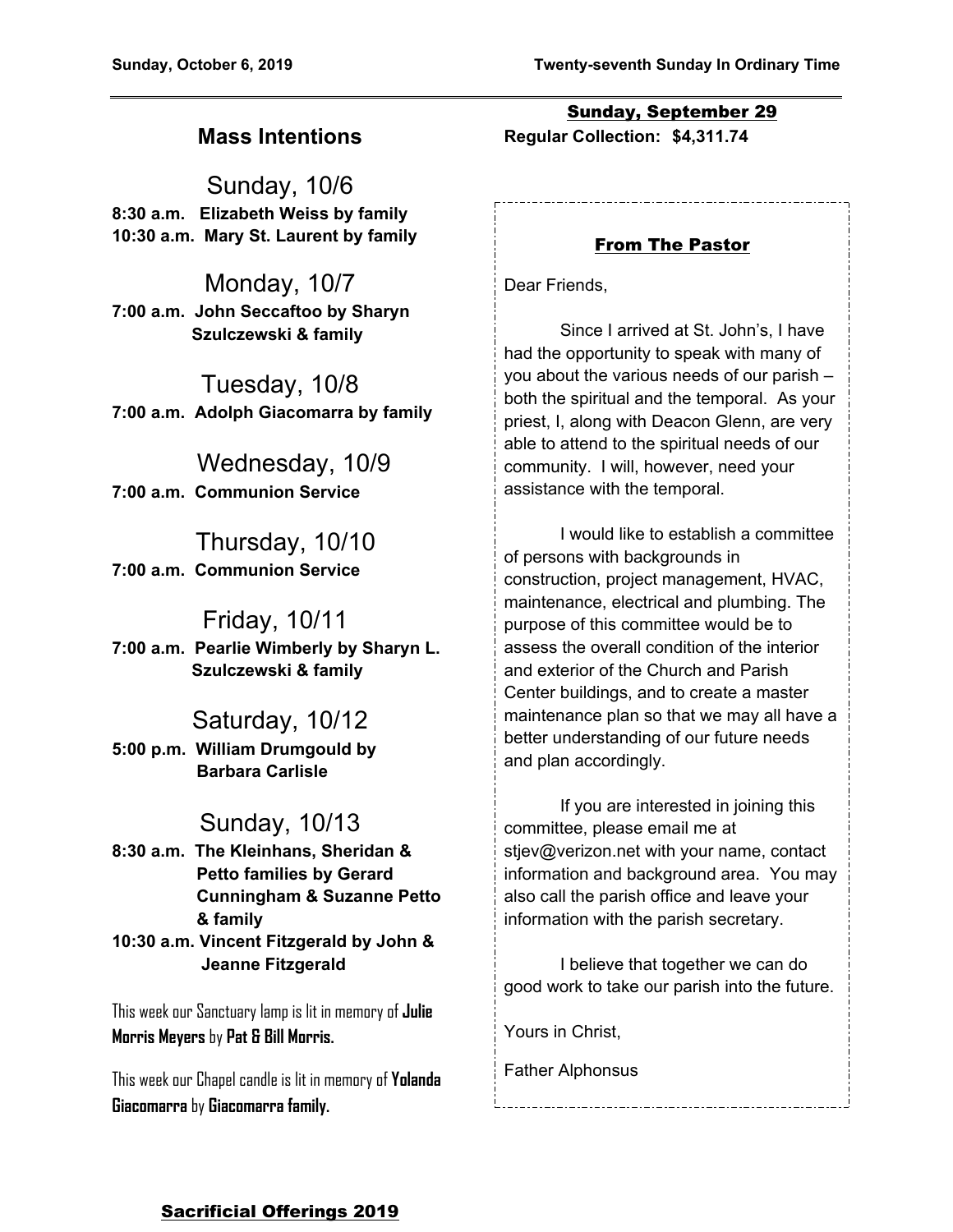### St. John Food Pantry

Our Food Pantry is in need of the following: dry pasta, rice, cereal, canned tuna and chicken, low/no sugar canned fruit, no/low sodium canned vegetables and soups, tomato sauce and fruit juice. Food donations support our parish food pantry, for our neighbors in need as well as FISH Food Pantry on New Market Road in Piscataway. Thank you for your continuous generosity.

#### Social Concerns

Do you know a needy person or family? Could one of your neighbors benefit from assistance with food and/or other essentials? Please call the Pastoral Center, 732-968-2621, in confidence, and we will do whatever we can to help. Please continue to bring men's toiletries, tooth brushes, and large and medium thongs or slippers for the Ozanam Men's Shelter. Articles may be left in the vestibule. Thanks for not forgetting the "guys".

### Daily Mass Notice

Please Note: There will be NO daily Mass on **Wednesday, 10/9** and **Thursday, 10/11** due to a Diocesan Priest's Convocation. **A Communion Service will be held both days in the Chapel at 7 a.m**.

## NJ Right To Life Raffle

New Jersey Right to Life will sell raffle chances at **all Masses next weekend**. First prize is a 2020 Volvo XC40 AWD SUV valued at over \$40,000. Proceeds will benefit New Jersey Right to Life, the state's oldest and largest Pro-Life organization, dedicated to protecting all human life from conception to natural death. Please show your support for LIFE by buying a raffle ticket! The cost is \$10.

### Time, Talent and Treasure



Fostering stewardship is a way of life. Everyone benefits from the sacrificial gift one makes of his/her time, talent and treasure. We gratefully acknowledge and salute:

# **Lynn & Gary Guthreau for scheduling the Eucharistic Ministers & Lectors**

Thank you for your participation!

## October – the Month of the Rosary

The month of October is dedicated to the Most Holy Rosary. All are invited to join the Altar Rosary Prayer Group in the recitation of the Rosary on **Thursday, 10/10** at **6:30pm** in **the Church**. A meeting will follow in the auditorium.

## Pre-Baptism Class

Our next Pre-Baptism class will be held on **Wednesday, 11/20** at **7:00pm** in the **Parish Center**. Pre-Baptism class is required for parents who wish to have their first child baptized. Please contact the Parish Office to register.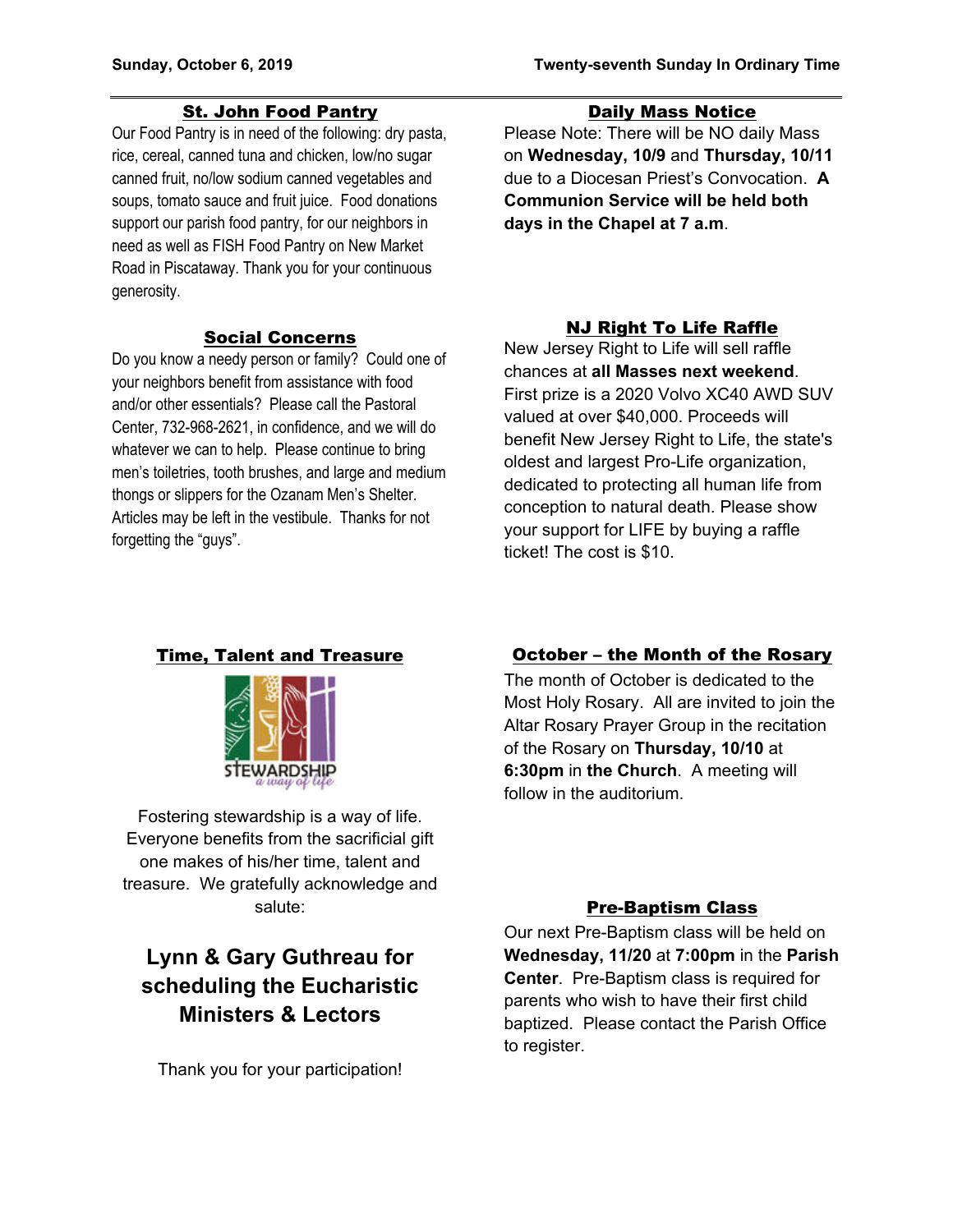

### New Altar Servers

Serving at the Altar during Mass is a great way for boys and girls to develop their faith and service to the Church. If you are in the 4<sup>th</sup> grade and up and have received First Holy Communion, please complete the information below and drop it in the collection basket or email it to stiev@verizon.net. Training dates will be determined after sign-ups. Thanks!

\_\_\_\_\_\_\_\_\_\_\_\_\_\_\_\_\_\_\_\_\_\_\_\_\_\_\_\_\_\_\_\_\_\_\_

\_\_\_\_\_\_\_\_\_\_\_\_\_\_\_\_\_\_\_\_\_\_\_\_\_\_\_\_\_\_\_\_\_

\_\_\_\_\_\_\_\_\_\_\_\_\_\_\_\_\_\_\_\_\_\_\_\_\_\_\_\_\_

\_\_\_\_\_\_\_\_\_\_\_\_\_\_\_\_\_\_\_\_\_\_\_\_\_\_\_\_\_

Name:

Address:

Home Phone Number:

 $\overline{\phantom{a}}$  . The set of the set of the set of the set of the set of the set of the set of the set of the set of the set of the set of the set of the set of the set of the set of the set of the set of the set of the set o

Grade/School:

Parent email:

# Dunellen Public School District Child Find Notice

The Dunellen School District provides special education and related services to disabled children/students ages 3-21 who are in need of special education. If your child demonstrates a delay in communication, motor skills, social/emotional and/or delayed development, they may be eligible for special education and related services. For additional information, please contact the Special Education Department at 732-400-5900, x1050.



# Prayers for Our Service Members

Military Please pray for the following parishioners who are currently serving in the Military:

### **U.S. Navy Reserve Lt. Michael Bartilotti**

- **U.S. Army Pvt. Luke Harshaney**
- **U.S. Army Pvt. Raymond C. Pizzigoni**
- **U.S. Coast Guard Lt. Ed Sella**
- **U.S. Army Staff Sgt. Paul Frabizzio**
- **U.S. Marine Mer. Cpl. Thomas Tyler Lizak**
- **U.S. Army Pfc. Sean Parente**
- **U.S. Marine Pvt. Dante Parente**
- **U.S. Army 2nd Lt. Casey Wenzel**
- **U.S. Army Spec. 4 Timothy Francisco**
- **US Marine LCpl. Stephen Wright**
- **U.S. Marine Pvt. José Citron**

If there are any other military members you would like to be included in our prayers, please contact the Parish Office.

# Be a Champion for Catholic Charities

*Champions for Catholic Charities* is a community of individual, parish and corporate benefactors who support Catholic Charities' vital programs and services for our neighbors in need. Here are 2 ways to help: 1) join us for the *2019 Champions for Catholic Charities Dinner* being held on **Thursday evening, October 17** at the **Palace in Somerset Park** and/or 2) purchase a *Champion 50/50 Raffle* ticket. For more information call 732-562-2432, email champions@diometuchen.org or visit https://diometuchen.org/champions. With your help, Catholic Charities is making a real difference in the lives of so many.